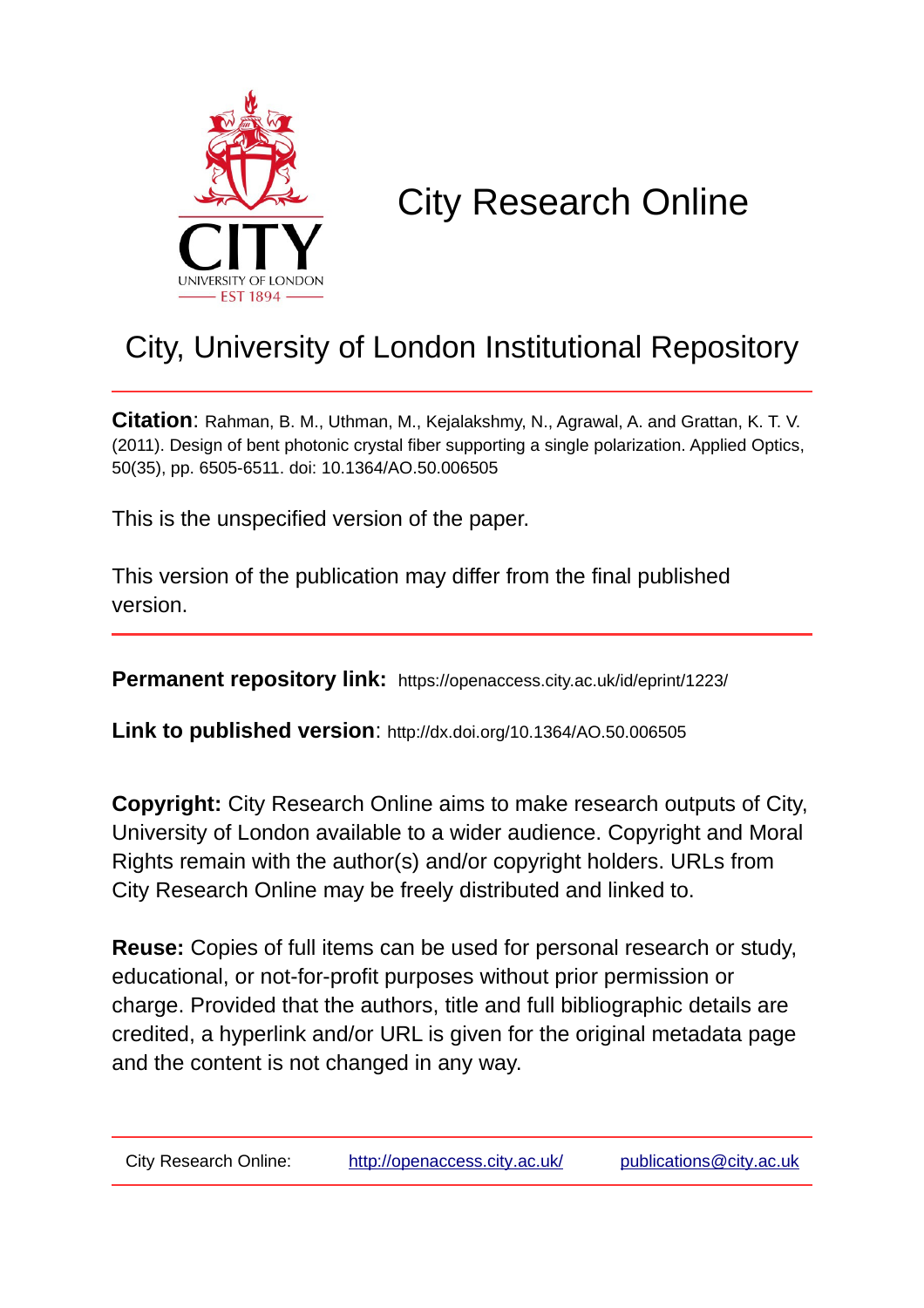### Design of bent photonic crystal fiber supporting a single polarization

B. M. Azizur Rahman,\* Muhammad Uthman, Namassivayane Kejalakshmy, Arti Agrawal, and Kenneth T. V. Grattan

City University London, School of Engineering and Mathematical Sciences, Northampton Square, London EC1V 0HB, UK

\*Corresponding author: B.M.A.Rahman@city.ac.uk

Received 13 June 2011; revised 6 October 2011; accepted 23 October 2011; posted 27 October 2011 (Doc. ID 149028); published 2 December 2011

In this work, it is shown that the differential loss between the TE- and TM-polarized fundamental modes in a highly birefringent photonic crystal fiber (PCF) can be enhanced by bending the fiber. As a result, a design approach for single-mode single-polarization operation has been developed and is discussed. A rigorous full-vectorial H-field-based finite element approach, which includes the conformal transformation and the perfectly matched layer, is used to determine the single-polarization properties of such a highly birefringent PCF by exploiting its differential bending losses. © 2011 Optical Society of America OCIS codes: 060.5295, 260.1440.

#### 1. Introduction

Photonic crystal fibers (PCFs) [1] can be widely used as waveguides or photonic devices allowing the exploitation of their single-mode property, higher modal birefringence, adjustable spot size, and tailorable dispersion properties for various linear and nonlinear applications. Initially, PCF was considered to be an endlessly single-mode fiber, but later numerical studies, such as through the multipole method and finite element method (FEM), have revealed that the cutoff conditions are critically controlled by the diameter-to-pitch ratio [2–4]. Ordinary PCF, with its 60° rotational symmetry, is only weakly birefringent. However, by assigning unequal diameter-topitch ratios, it is possible to invoke the birefringence between the otherwise nearly degenerate TE and TM modes and PCFs of this type can maintain the polarization state of the optical signal. The properties of the TE and TM modes can be further tuned to have different cutoff conditions by adjusting the diameters of the air-hole-to-pitch ratio. These concepts can be exploited to design effective single-mode singlepolarization (SMSP) fibers. However, the novelty of

this work is that the differential loss ratio (LR) between the polarized modes can be further enhanced and controlled by adjusting the bending radius of these highly birefringent PCFs, this being shown here for the first time to our knowledge. Thus, in this work, the SMSP properties of highly birefringent PCFs have been analyzed by using a rigorous fullvectorial H-field-based FEM.

#### A. FEM Modal Solution for PCF

In the modal solution approach based on the FEM, the intricate cross section of a PCF can be represented by using many triangles of different shapes and sizes. This flexibility makes the FEM preferable as a technique to use when compared to the finite difference method, which not only uses inefficient regular spaced meshing, but also cannot represent the slanted or curved dielectric interfaces. The optical modes in a high index contrast PCF with twodimensional confinement are also hybrid in nature, with all six components of the E and H fields being present. It is also known that the modal hybridness is enhanced by the presence of slanted or curved dielectric interfaces. Hence, not only is a vectorial formulation needed for the accurate determination of their modal solutions but also a proper representation of the dielectric interfaces is important. In the

<sup>0003-6935/11/356505-07\$15.00/0</sup>

<sup>© 2011</sup> Optical Society of America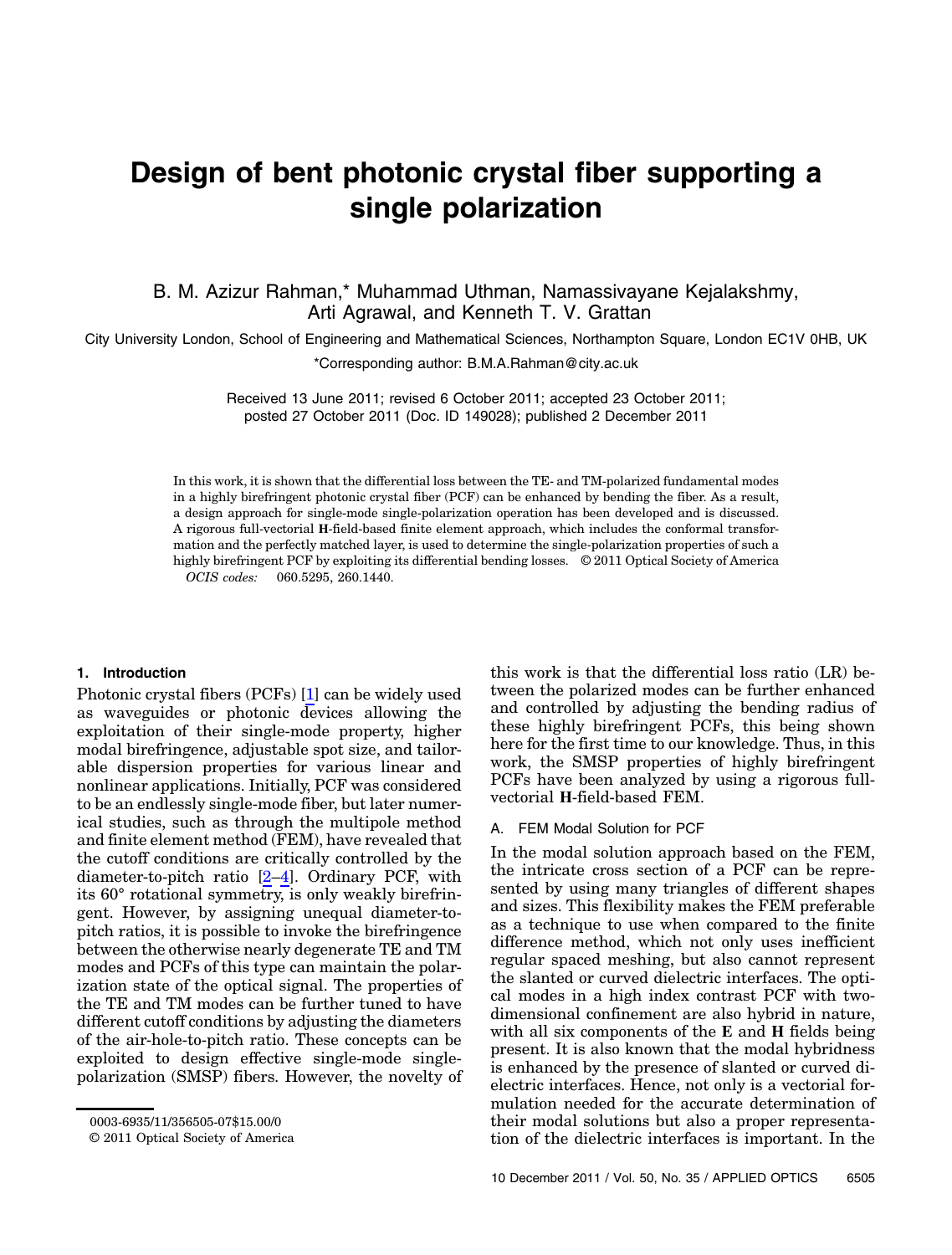present approach, an H-field-based rigorous fullvectorial FEM has been used to analyze the SMSP operation regime of PCFs with air holes arranged in a triangular lattice in the silica cladding. The Hfield formulation developed previously [5] is a valid approach for microwave and optical guided-wave devices, including the intermediate terahertz frequency range. The H-field formulation with the augmented penalty function technique is given below:

been ignored. The modal birefringence of a PCF can be increased by breaking the natural symmetry of having sized air holes of identical diameters. Initially, the asymmetric arrangement considered here is similar to that considered in previous work [4,7], where the diameters  $(d_2)$  of the four air holes in the first ring are larger than those of the other airhole diameters  $(d)$ . Later on, orientation of the structural asymmetry is also studied for a bent PCF. In

$$
\omega^2 = \frac{\left(\int (\nabla \times \vec{H}) \ast \cdot \hat{\epsilon}^{-1} (\nabla \times \vec{H}) d\Omega\right) + \left(\int (\alpha/\epsilon_o) (\nabla \cdot \vec{H}) \ast (\nabla \cdot \vec{H}) d\Omega\right)}{\int \vec{H} \ast \cdot \hat{\mu} \vec{H} d\Omega},
$$
(1)

where H is the full-vectorial complex magnetic field,  $\hat{\epsilon}$ and  $\hat{\mu}$  are the permittivity and permeability, respectively, of the waveguide,  $\varepsilon_0$  is the permittivity of the free space,  $\omega^2$  is the eigenvalue (where  $\omega$  is the angular frequency of the wave), and  $\alpha$  is a dimensionless parameter used to impose the divergence-free condition of the magnetic field in a least squares sense. In this formulation, both the  $\hat{\epsilon}$  and  $\hat{\mu}$  parameters can be arbitrary complex tensors with possible off-diagonal coefficients, suitable to characterize electro-optic, acousto-optic, and elasto-optic devices. To calculate the leakage and bending losses, perfectly matched layers (PMLs) [6] have been incorporated around the computation window, and this makes the resulting formulation a complex eigenvalue equation. The PML parameters for the parabolic conductivity profile were optimized to achieve high numerical stability. For a straight waveguide, a twofold symmetry is available; however, for a bent PCF, only half of the PCF structure has been considered due to the existing onefold symmetry. In this paper, the characterization of the SMSP of a PCF with a solid silica core has been analyzed using the fullvectorial FEM.

#### 2. Results

#### A. Straight SMSP PCF

In this study, index guiding silica PCF with the air holes arranged in a triangular lattice is considered first, with the diameter of an air hole denoted by  $d$ and the distance (pitch) between two air holes by Λ. A missing air hole constitutes the effective core of the PCF. The refractive index of the silica used is taken as 1.444 at an operating wavelength of  $1.55 \mu$ m. A typical PCF with 60 $^{\circ}$  rotational symmetry can support two fundamental  $H_{11}^{\nu}$  (quasi-TE) and  $H_{11}^x$  (quasi-TM) modes and higher  $\Lambda$  and  $d/\Lambda$  values, but it may also support additional higher-order modes of a given polarization. This structure possesses weak birefringence as it does not have the necessary 90° rotational symmetry, which has often

Fig. [1](#page-2-0), the variations of the effective indices of the quasi-TE and quasi-TM modes, with respect to the ratio  $d_2/\Lambda$ , are shown for a PCF with  $d/\Lambda = 0.5$ and  $\Lambda = 1.6 \mu m$ . For this arrangement, as its equivalent height is smaller than its equivalent width, the effective index of the quasi-TM  $(H_{11}^x)$  mode is lower than that of the quasi-TE  $(H_{11}^y)$  mode. This also yields a significantly high modal birefringence. Here, the birefringence is defined as the difference between the effective indices of the  $H_{11}^{\nu}$  and  $H_{11}^{\nu}$  modes. The quasi-TM mode (with the dominant  $H^y$  and  $E^x$  fields) has a smaller effective index value, is slightly weakly confined compared to the TE mode, and expands more into the cladding region, which also makes it highly exposed to the bigger air holes. It can be observed that, as the value of  $d_2/\Lambda$  increases, the structural asymmetry increases further, as does the modal birefringence. It should be noted that the modal birefringence shown here is higher than that of a "panda" or "bow-tie" fiber and this can be achieved by using simple air-hole diameter adjustment.

Since all the PCF designs considered have a higher index solid silica region beyond the air-hole rings, all the modes suffer from leakage losses, which are critically dependent on their structural parameters. The PMLs are used around the orthodox

<span id="page-2-0"></span>

Fig. 1. Variation of effective index and birefringence with the  $d_2/\Lambda$ .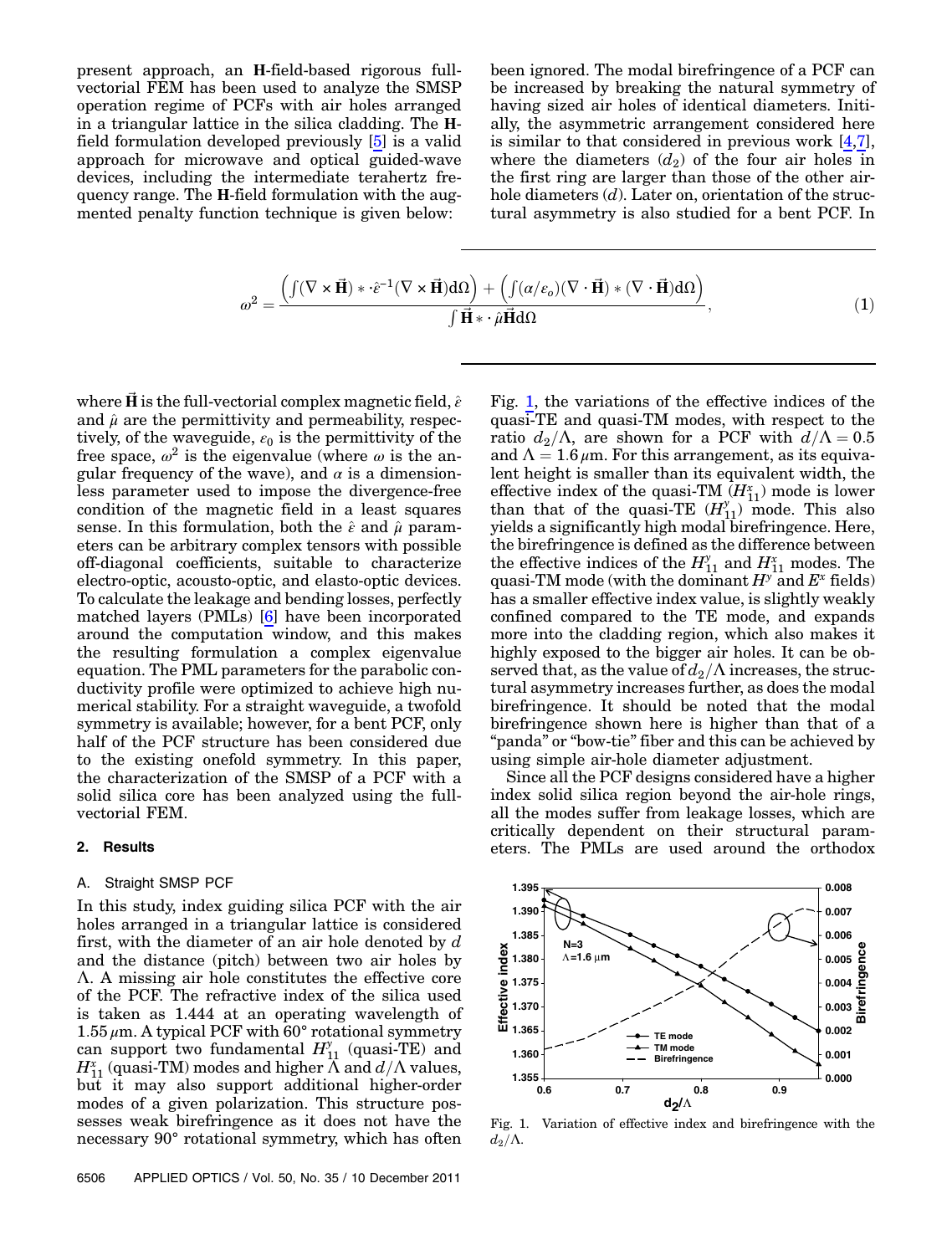<span id="page-3-0"></span>

Fig. 2. Variations of the TE and TM modal losses with the  $d_2/\Lambda$ .

computational window to calculate the leakage and bending losses. The variations of the modal losses for the quasi-TE and quasi-TM modes with the  $d_2/\Lambda$ value are shown in Fig. [2.](#page-3-0) As  $d_2$  increases, the overall dimension of the core reduces for both the polarized modes and, along with this, by choosing a lower  $\Lambda$ , a PCF can be designed so that it approaches selectively the cutoff conditions of two polarized modes. It can be observed that, as the ratio  $d_2/\Lambda$  is increased, both the polarized fundamental modes approach their cutoff conditions and their leakage loss values also increase. However, Fig. [2](#page-3-0) shows that the loss of the TM mode is higher than that of the TE mode and, further, it can be seen that the difference between their values is increasing with the  $d_2/\Lambda$  value. As the effective index of the TM mode is lower, it approaches its cutoff condition at a lower value of  $d_2/\Lambda$  and this mode suffers a higher loss compared to that of the TE mode. This differential loss allows for the possibility of designing a feasible SMSP PCF.

To develop the design of a SMSP PCF, the characteristics of a dimensionless differential LR are studied. This parameter, LR, can be defined as the ratio of leakage loss of the TM mode  $(\alpha_{TM})$  to the leakage loss of the TE mode  $(\alpha_{\text{TE}})$ , as follows:

$$
LR = \frac{\alpha_{\rm{TM}}}{\alpha_{\rm{TE}}}.
$$
 (2)

The variations of the differential loss values for two different pitch lengths,  $\Lambda$ , are shown in Fig. [3](#page-3-1). This shows that, as the value of  $d_2/\Lambda$  is increased, the differential LR also increases. This can allow the TM modes to be suppressed effectively when compared to the guidance of TE mode with a relatively smaller loss. By reducing the pitch length,  $\Lambda$ , a PCF can be operated closer to the cutoff condition and the loss for both the polarized modes will be increased, but this also increases the differential LR, as is shown in this figure. It can be noted that LR increases exponentially when the  $H_{11}^x$  mode reaches its cutoff, but, in this case, the loss for the  $H_{11}^{\gamma}$  can

<span id="page-3-1"></span>

Fig. 3. (Color online) Variation of the differential LR with  $d_2/\Lambda$ for pitches 1.6 and  $1.8 \mu$ m.

also be high. Some deviations from the trend of their curves can be observed that are due to the degeneration of the core mode with the surface modes (in the silica bridges or cladding region) and similar features were reported earlier  $[8]$ . By optimizing the PCF parameters, such as the pitch length,  $\Lambda$ , the  $d_2/\Lambda$  ratio, and the number of rings, it would appear possible to achieve suitable SMSP operation of a PCF [4].

#### B. Bent SMSP PCF

It is also known that a bent PCF suffers from an additional bending loss, and the bending can also influence the cutoff condition of a PCF. This can be exploited further in the optimization of the design. In this subsection, a novel approach is reported where the effect of bending to enhance the SMSP operation of a PCF is considered for the first time. To study the effects of arbitrary bends, various numerical methods have been developed and used to simulate the light propagation in bent waveguides with the aim of characterizing the bending, the transition, and the polarization losses. The conformal transformation [9] has been most widely used to represent such bent waveguides by converting a curved dielectric waveguide to its equivalent straight waveguide with a modified index profile. The coordinate transformation allows a bent optical waveguide in the  $x$  plane to be represented by an equivalent straight waveguide with a modified refractive index distribution,  $n_{eq}(x, y)$  [9]:

$$
n_{\text{eq}}(x,y) = n(x,y) \bigg( 1 + \frac{x}{R} \bigg),\tag{3}
$$

where  $n(x, y)$  is the original refractive index profile of the bent waveguide,  $n_{eq}(x, y)$  is the equivalent index profile of a straight guide,  $R$  is the radius of curvature, and  $x$  is the distance from the center of the waveguide. With a reduction in the bending radius, the cladding in the outer side (away from bending center) encounters a higher equivalent index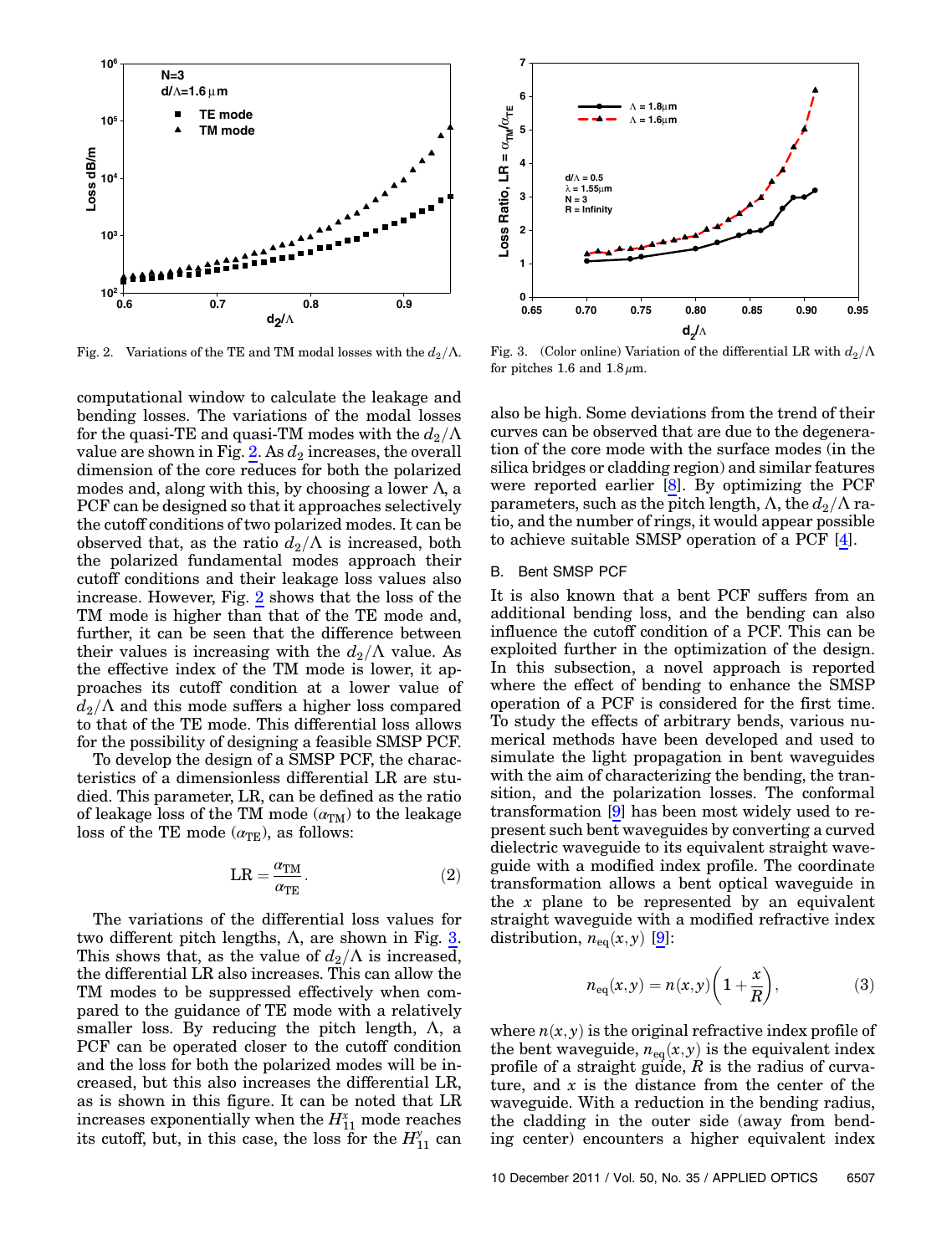<span id="page-4-0"></span>

Fig. 4. (Color online) TE and TM modal losses with the bending radius, R, for  $\Lambda = 1.8 \,\mu \text{m}$ .

compared to the inner side cladding and, hence, the fundamental mode shifts farther outward, with a slight increase in the modal effective index value. The shift of the modal field toward the raised equivalent cladding index increases the leakage loss due to this bending, which increases further for a lower bending radius.

The variation of the bending losses for the quasi-TE and quasi-TM modes with the bending radius are shown in Fig. [4](#page-4-0) for a highly birefringent PCF. This shows that both the TE and TM modal losses increase with the reduced bending radius, R. It should be noted that, with  $H_{11}^x$  being closer to the cutoff, the leakage loss is higher than that of the  $H_{11}^{\nu}$  mode and, additionally, the bending loss increases more rapidly with the bending and reaches its cutoff condition sooner. When a PCF is bent, its mode field also shifts away from the center of the waveguide. Our numerical simulation indicates that butt-coupling loss between a straight PCF and a bent PCF with  $R =$ 0.7 cm (both with  $\Lambda = 1.8 \mu \text{m}$ ,  $d/\Lambda = 0.5$ ,  $d_2/\Lambda =$ 0.9,  $\lambda = 1.55 \,\mu\text{m}$  would be less than 0.4 dB.

The bending loss also depends strongly on the airhole diameter, as its combination with the pitch value  $(\Lambda)$  can dictate the cutoff conditions. It is known that larger air-hole diameters  $(d_2)$  reduce the core size and, as a result, the cutoff conditions occur more rapidly. The variations of the bending losses with the bending radius, R, for different  $d_2/\Lambda$  values for the quasi-TM  $(H_{11}^x)$  modes are shown in Fig. [5.](#page-4-1) This shows that the bending loss of the  $H_{11}^x$  mode for different air-filling fractions can also be controlled by the diameter of the four larger air holes  $(d_2)$  in the first ring. It can be noted that, for higher  $d_2/\Lambda$  ratios, the initial leakage loss is higher (when  $R = \infty$ ), and also that it reaches its cutoff condition sooner, as the bending radius is reduced. However, it can be noted that the maximum loss values are very similar for all the  $d_2/\Lambda$  values. The variation of the bending loss with the bending radius for the quasi-TE  $(H_{11}^{\vee})$  mode also shows a similar trend but with a lower value (not shown here) and cutoff can be reached, but it requires a smaller value of R.

<span id="page-4-1"></span>

Fig. 5. (Color online) Variation of the bending losses with the bending radius, R, of the TM modes for different  $d_2/\Lambda$  ratios.

To quantify the single-polarization properties, the variations of the loss ratio (LR) values with the bend-ing radius are shown in Fig. [6](#page-4-2) for different  $d_2/\Lambda$  values. It can be observed that the differential loss ratio (LR) is higher for a more asymmetric PCF, when the  $d_2/\Lambda$  value is higher. In all cases, it is also shown here that the differential loss can be substantially increased by reducing the bending radius. It can be seen that there is a critical value of the bending radius,  $R_c$ , below which LR increases rapidly with any further reduction of the bending radius. In Fig. [3](#page-3-1), it was shown that the differential LR can be controlled by adjusting the structural asymmetry, via its  $d_2/\Lambda$ value. However, once a PCF is fabricated according to a given design specification, the actual LR value can be slightly different due to the fabrication errors. On the other hand, in Fig. [6](#page-4-2), it is shown that the LR value can also be continuously controlled via adjusting the bending radius for a given structural asymmetry. Since the bending radius can always be adjusted, this would allow for the compensation of any possible fabrication errors.

<span id="page-4-2"></span>

Fig. 6. (Color online) Variation of LR with the bending radius for different  $d_2/\Lambda$  values.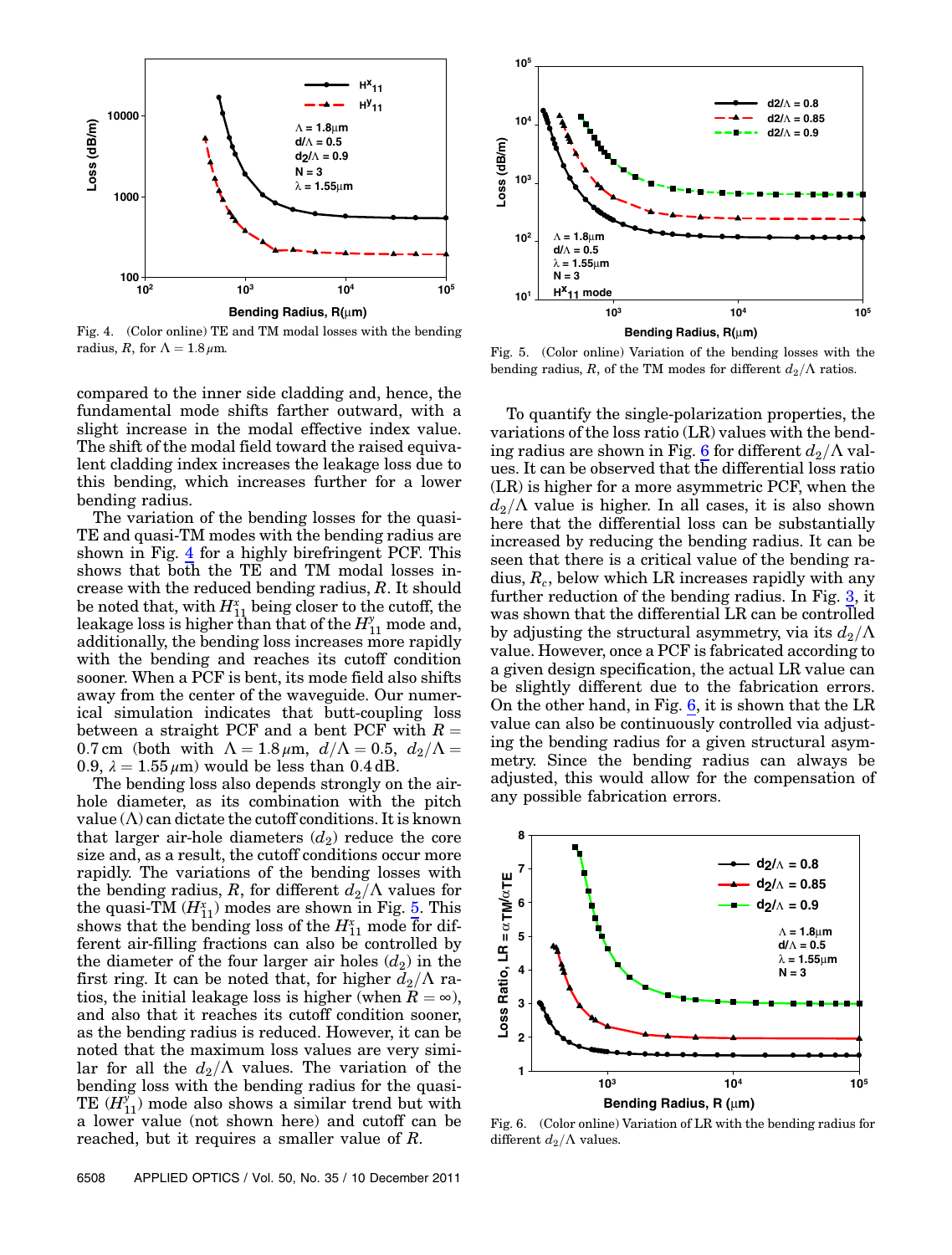#### C. Effect of Number of Rings on the Bent SMSP PCF

It is also known that both the leakage loss and the bending loss can be controlled by increasing the number of air-hole rings. However, here the objective is to study the enhancement of the differential loss but with a reasonably lower loss value for the  $H_{11}^{\nu}$  mode, by adjusting the number of air-hole rings  $(N)$ . As N increases, both the TE and TM modes become well confined. However, with bending, the tightly confined modes tend to move toward the cladding. At a higher bending radius and a higher number of cladding rings, the TM mode is more constrained by the bigger air holes to spread across the silica bridges and the fields extend into the bigger air holes, which consequently increases the TM mode loss. When the bending radius is further reduced, the TM modal field then spreads beyond the first air-hole ring with larger air holes and subsequently spreads into the silica bridges beyond the first ring, which leads to the cutoff condition. The variation of the bending loss for the  $H_{11}^x$  mode for a different number of air-hole rings,  $N,$ is shown in Fig. [7.](#page-5-0) It can be observed that, when the number of air-hole rings is increased, the loss for the  $H_{11}^x$  mode is actually higher. This arises due to the fact that, for the optimized design with a larger  $d_2/\Lambda$  value and a relatively lower  $\breve{\Lambda}$  value, the  $\breve{H}_{11}^x$ mode is operating very close to the cutoff. By contrast, for a given bending radius, the TE modes spread less into the cladding region as they are slightly better confined and there is a delayed cutoff compared to that for the TM modes. The resulting LR loss ratios for different numbers of rings are shown in Fig. [8](#page-5-1) and it can be observed that each has a different critical bending radius, below which LR accelerates. It can be clearly observed that the differential loss is higher when the number of air-hole rings is increased.

It is necessary to evaluate the range of  $d_2/\Lambda$  for which a given PCF will have SMSP operation, with a lower TE modal loss. This analysis can be carried out by evaluating the length of PCF that is necessary to offer a larger loss to the TM mode than that of the

<span id="page-5-0"></span>

Fig. 7. (Color online) Variation of LR with the bending radius for different number of rings, N.

<span id="page-5-1"></span>

Fig. 8. (Color online) Variation of the LRs with the bending radius for different  $N$  values.

TE mode (say, by an amount of <sup>20</sup> dB—or any other ratio can be defined). This length of PCF,  $L_{20 \text{ dB}}$ , to achieve 20 dB differential loss can be defined as

$$
L_{20\,{\rm dB}} = \frac{20\,{\rm dB}}{\alpha_{\rm TM}-\alpha_{\rm TE}}, \eqno(4)
$$

where  $\alpha_{\text{TE}}$  and  $\alpha_{\text{TM}}$  are loss values for the fundamental quasi-TE and quasi-TM modes given in decibels per centimeter. Figure [9](#page-5-2) shows the variation of a PCF with a length of  $L_{20 \text{ dB}}$  (in centimeters) with respect to R for different  $d_2/\Lambda$  values. It can be seen that the length of the PCF section that is necessary can be of the order of a fraction of a meter and with higher pitch ratio when the TM modes can be suppressed effectively. However, a PCF for a specific application should be determined based on the combined factor of the  $L_{20 \text{ dB}}$  and the total TE modal loss. From Fig. [9](#page-5-2), it can be seen that the value of the length,  $L_{20 \text{ dB}}$ , can be varied over a wide range by varying the number of rings and bending radius. As an example, when  $N =$ 5 and  $R$  is 0.5 cm, the required PCF length to achieve the 20 dB differential loss is only 0:2 cm. However, when the bending radius is increased to  $1.0 \text{ cm}$ ,

<span id="page-5-2"></span>

Fig. 9. (Color online) Variation of  $L_{20 \text{ dB}}$  length with the bending radius for different  $N$  values.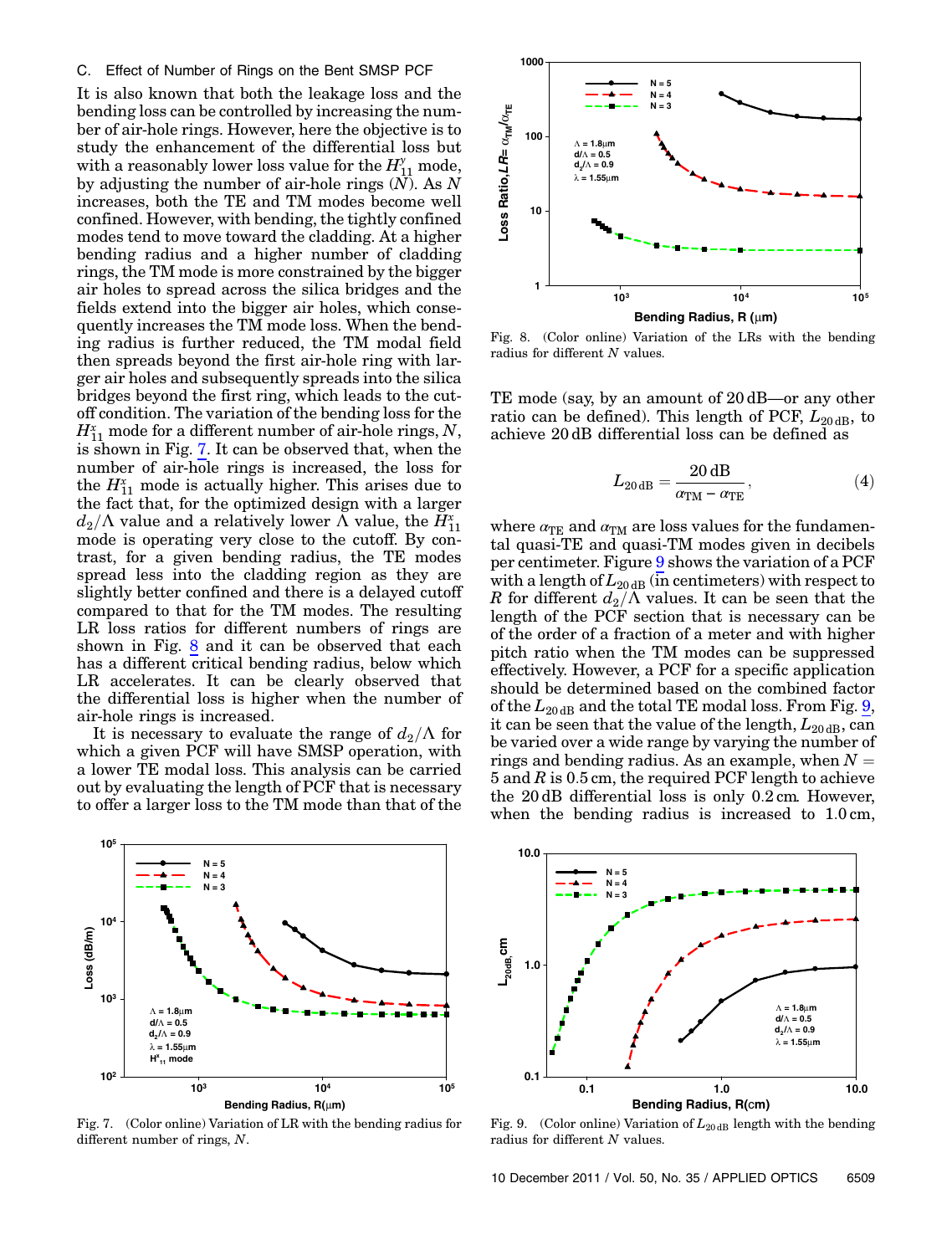<span id="page-6-0"></span>

Fig. 10. (Color online) Variation of  $L_{20 \text{ dB}}$  length with respect to the TE loss for different  $N$  values.

which would be easier, depending on the stiffness of the PCF, the length required would be increased to 0:4 cm, which would also be easier to handle.

For these designs, the length and corresponding total TE loss values are shown in Fig. [10](#page-6-0) to achieve a 20 dB differential loss. It can be observed that total TE loss values could be less than 1 dB and the length of the PCF section could be below 5 cm. For the examples given earlier, with  $N = 5$  and  $R = 1$  cm, the required length was 0:4 cm and its corresponding total TE loss is only 0:07 dB. The length may be too short to handle it conveniently, but it should be noted that, if the length is increased by 10 times to 4 cm, which would allow it to be more easily handled, in this case the total TE loss would increase to 0:7 dB. This is still a low value and the differential loss would be 200 dB, a significantly improved value. Similarly, for  $N = 5$ and  $R = 0.5$  cm, if the length is increased to 2 cm, the differential loss would be 200 dB with the total TE loss only 0:5 dB. These TE loss values for a 200 dB differential loss are shown separately by a chained line with stars. Similarly other fabrication parameters, such as the pitch length, the air-hole-to-pitch ratio,  $d/\Lambda$ , and the asymmetry (via the  $d_2$  value) can be adjusted to obtain a suitable design for a specific application.

The bending loss depends not only on the polarization states, as shown above, but also on the hole orientation and the bending plane. When the hole orientation is rotated by  $90^{\circ}$  (and the bending plane remains the same), modal properties and the bending loss value change. Variation of the bending loss with the bending radius for both polarization states and for both hole orientations are shown in Fig. [11](#page-6-1). It should be noted that, in the original hole orientation [4,7], the effective height of the waveguide is smaller that its effective width. The resulting waveguide asymmetry gives the modal birefringence and the differential LR. For this particular orientation, the effective index of the  $H_{11}^x$  mode is lower and its bending loss is higher compared to the  $H_{11}^{\nu}$  mode. On the other hand, when the orientation of the larger four

<span id="page-6-1"></span>

Fig. 11. (Color online) Variation of the loss with the bending radius for two different asymmetry orientations.

air holes is rotated by 90°, its effective height becomes smaller than its effective width. It can be observed that the bending loss of the  $H_{11}^{\nu}$  mode in the original orientation is similar to the bending loss of the  $H_{11}^x$  mode in the rotated structure, and vice versa. However, this nearly reverses the modal properties, as the  $H_{11}^x$  mode of the original orientation behaves similar to the  $H_{11}^{\gamma}$  mode in the rotated structure. However, as in the bent PCF, due to the lack of symmetry along the vertical axis, the bending losses for the  $H_{11}^*$  and  $H_{11}^{\prime\prime}$  modes are slightly different, which is clearly shown in Fig. [11](#page-6-1).

Modal confinement and bending loss also depend on the operating wavelength. Variation of the bending loss for the quasi-TE  $(H_{11}^{\nu})$  and quasi-TM  $(H_{11}^{\nu})$ modes for both the original orientation and 90° rotated structures are shown in Fig. [12](#page-6-2). In this case, the structural parameters are taken as  $\Lambda = 1.8 \,\mu \mathrm{m}$ ,  $d/\Lambda = 0.5, d_2/\Lambda = 0.9, N = 5, \text{ and } R = 1 \text{ cm}.$  It can be observed that, as the operating wavelength is increased, the bending loss is increased as its modal confinement also reduces and the modal field spreads more into the cladding area. It has already

<span id="page-6-2"></span>

Fig. 12. (Color online) Variation of loss with the operating wavelength for two different asymmetry orientations.